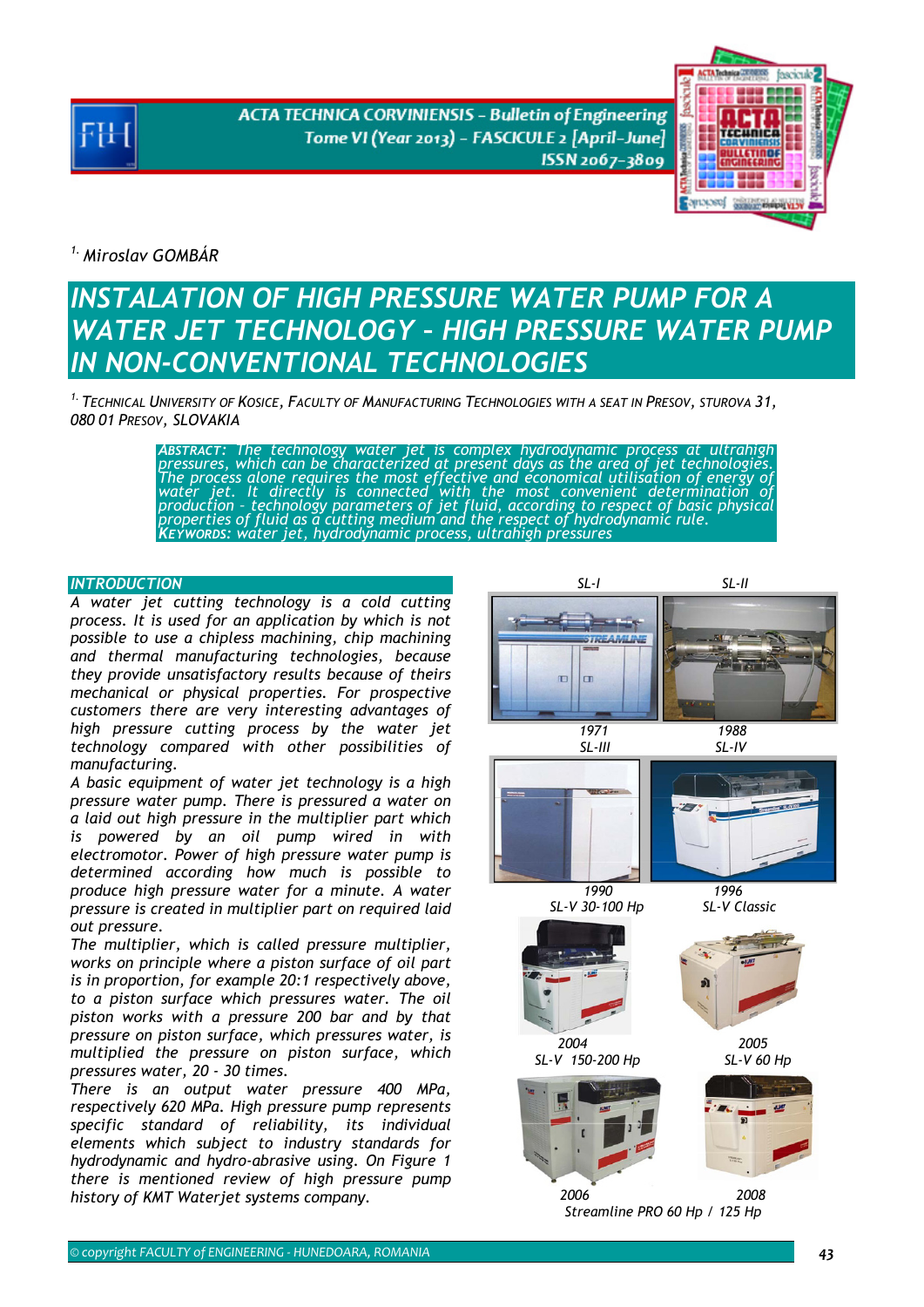#### *ACTA TECHNICA CORVINIENSIS – Bulletin of Engineering*



*October 2008 (6.200 BAR) Figure 1. High pressure water pump of KMT Waterjet systems company CHARACTERISTIC OF HIGH PRESSURE PUMP*

*The high pressure pump is equipped by two together operated (controlled) hydraulic multipliers, pressure accumulator, drive hydraulic rising pressure oil pump, electric star panel, control sensors, solenoids, control panel and low pressure water circuit with a filter. The high pressure water pump is situated to frame with dimensions: length - 197cm, width - 91 cm and height -144 cm. The high pressure system is properly built on a gutter box. All elements have a good accessibility at least from two sides for simplification of maintenance.* 

*Standard equipments of high pressure water pump:* 

 *system of low pressure water, hydraulic system, multiplier, pressure accumulator, recirculating system, oil cooling system, electric system,* 

*separated water and oil gutter boxes.* 

*The maximal pressure of high pressure water is limited by a hydraulic safety valve. Pump is convenient for different requirements of production, for small or big areas too. High pressure multiplier has bipartite water piston, which is hung on oil piston which oscillates from one side to another and oppositely. High pressure water is conveyed from a multiplier or more multipliers, which parallel works, to pressure accumulator. Compress proportion is 20:1 with a maximal hydraulic pressure 214bar.* 

*Recirculating system, for cooling and filtration of oil, runs when a main electromotor runs too. The main functional properties of high pressure water pump are:* 

*nominal pressure 4 150 bar (60 000 psi),* 

 *working pressure 3 800 bar (55 000 psi). INSTALLATION OF HIGH PRESSURE PUMP*

*Installation - application, installation, running and working of high pressure pump, for example SL-IV 100hp, requires complex harmonization of all details of full system.* 

*During installation of high pressure pump there is needed to keep these rules:* 

 *Strictly to keep requirement on installation and working of high pressure pump.* 

 *Safety procedure and practices must be kept during installation, start working and during* 

*normal working for maintenance and servicing of pump.* 

## *Duties of customers*

*A decision about installation and working of equipment requires cooperation between a prospective buyer and a provider of high pressure pump. Department of provider services normally requires than the prospective buyer fulfilled the next tasks:* 

 *High pressure pump should be placed separately, in specific distance from cutting table.* 

 *Provide for a required supply input power of electric energy and to prevent electric power drops with central equipment disconnecting.* 

 *Provide for a supply of required pressure air and to prevent drops of the supply of required pressure air by handle closed valve.* 

 *Provide for relieving and fixing holders for high pressure tube conveyances.* 

 *Provide for required a water inflow for cutting, inflow and outflow of cooling water and outflow of water after cutting by handle closed valves.* 

 *Provide for interconnection of accumulating outflows for waste water removing.* 

# *Responsibilities of provider*

*In the case if all duties of customer are fulfilled then responsibilities of provides will be following:* 

 *To guarantee, than interior layout of component of workstation was according to project.* 

 *To guarantee, than electric energy was connected according to project.* 

 *To guarantee, than conveyances for water and air distribution was according to project.* 

 *To control the rightness of direction of electromotor rotation or eventually correct to set it.* 

 *To test of the electric connection between high pressure pump and cutting table.* 

 *Based on verification, to determine maximal cutting pressure.* 

 *To install and test high pressure conveyances system, from pump to cutting head.* 

 *To realize standard test like the guarantee of installation quality of full system of equipments and all conveyances including the high pressures conveyances.* 

 *To teach in service staff for service, maintenance and service reparation.* 

 *In a protocol to finish the installation, running and working verification of high pressure pump with accessories and cutting head, including to teaching of service stuff for the service of high pressure pump, head and conveyances and their maintenance and service reparations.* 

# *Requirements for installation*

*Requirement for installation of high pressure pump are influenced by following basic factors:* 

 *Environment: High pressure pump (e.g. SL-IV 100hp stationary) must be installed in the interior, at which conditions of normal environment must not go over minimal or maximal values.* 

 *Anchoring: Pump, e.g. SL-IV 100hp, is fixed by own weight (approximately 1,4 t) without anchoring*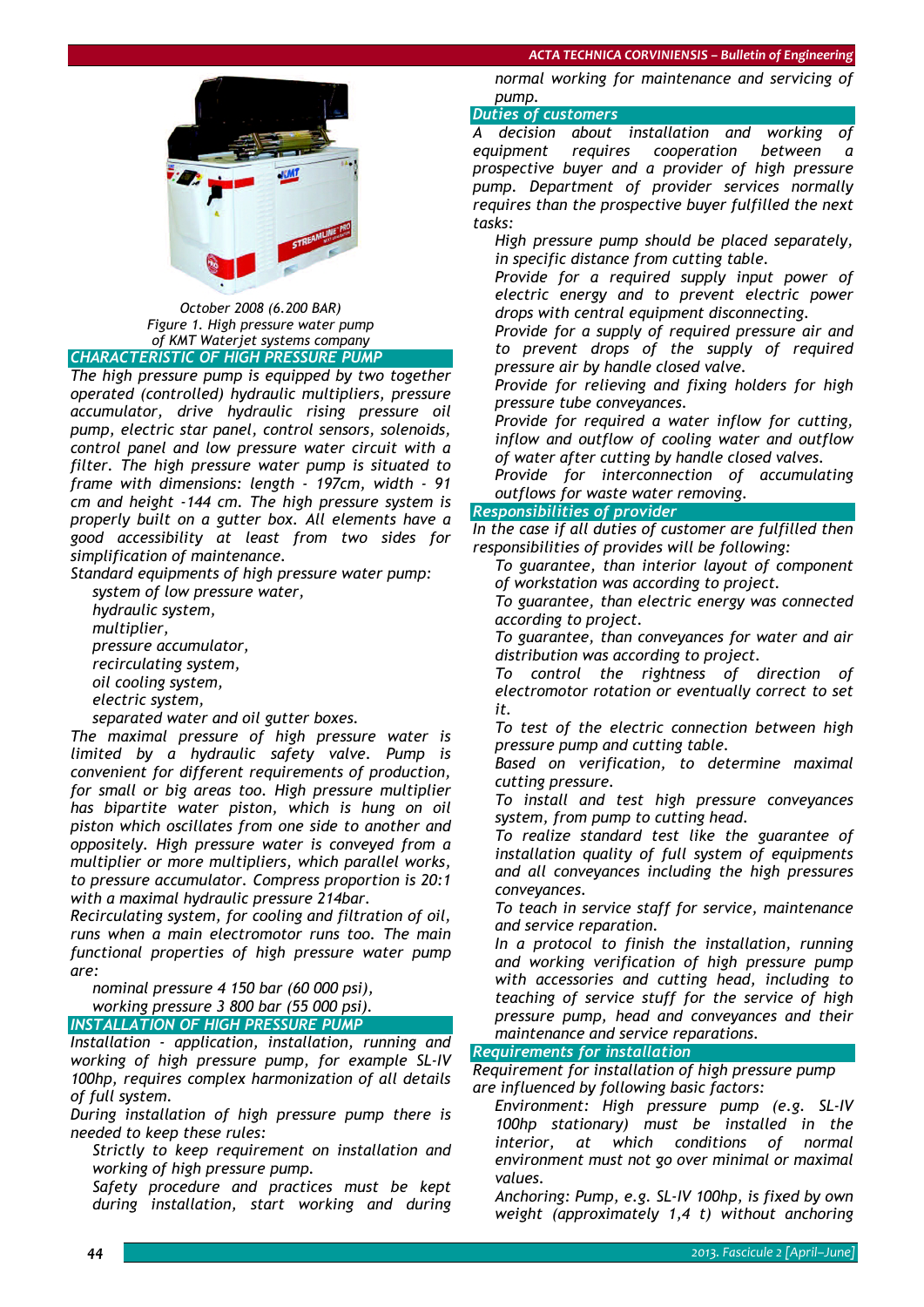#### *ACTA TECHNICA CORVINIENSIS – Bulletin of Engineering*

*even when there is not possible to move in consequence of oscillation of multiplier. Space: Space around high pressure pump should be* 

*minimal 900 mm (36 inches) of free area on all sides for the free movement of service stuff.* 

 *Electric: Electric connection of high pressure pump must be in keeping with international and local norms. Pump has 24 vdc, control system and premises for negligible flow in the control panel.* 

*Requirements for installation of tools system. High pressure tube coning and cutting processes*

*Process for determination of total length of high pressure tube is following: At first there is needed to determine length of tube, distance between fitting according to Figure 2. Next there is added the effectual length two times according to Table 1. At last tube is cut on final length and sharp tube ends are removed.* 

*High pressure conveyances of piping and fitting, for using of pressure to 138 bar (60 000 psi), must be only new without using before. The conveyances can cause the component failure, damage, personal injury or death.* 



*Tube length = L + 2EL Figure 2. Dimensioning of high pressure piping Table 1. Effectual lengths of tube for connectional* 

| Table 1. Lifectual lengths of tabe for connection creating |                              |  |  |  |
|------------------------------------------------------------|------------------------------|--|--|--|
| Diameter of high pressure tube                             | <b>Effectual length (EL)</b> |  |  |  |
| (inch)                                                     | mm (inch)                    |  |  |  |
| 1/4"                                                       | 12.7(0.50)                   |  |  |  |
| $3/8$ "                                                    | 17.5(0.69)                   |  |  |  |
| $9/16$ "                                                   | 21.3(0.84)                   |  |  |  |

*Dimensioning of cone and thread on high pressure tube* 

*Complex process of coning and thread cutting on end of tube, for creating connection is according to Figure 3, Table 2 and 3, by which coning and thread cutting is realized by tool on Figure 4.* 



*Figure 3. Cone of high pressure tube Table 2. Cone and cutting dimensions* 

| O.D. size           | I.D. size | D (max) | $L$ (max) | Cutting     |
|---------------------|-----------|---------|-----------|-------------|
| $mm$ (inch)         | mm        | mm      | mm        | NF-LH       |
|                     | (inch)    | (inch)  | (inch)    |             |
| 6.35                | 2.11      | 3.58    | 14.3      | $(1/4"$ -   |
| (1/4 <sup>u</sup> ) | (0.083)   | (0.141) | (0.562)   | 28)         |
| 9.52                | 3.18      | 5.56    | 19.1      | $(3/8)$ " - |
| (3/8 <sup>u</sup> ) | (0.125)   | (0.219) | (0.750)   | 24)         |
| 14.27               | 4.78      | 7.14    | 23.8      | $(9/16$ " - |
| (9/16")             | (0.188)   | (0.281) | (0.938)   | 18)         |



*Figure 4. Coning and threading tool 1 – Cutting handpiece; 2 – Cutting support; 3 – Moving female screw; 4 – Cutting blade; 5 – Fixative insert; 6 – Coat; 7 – Closing female screw* 

*Table 3. Sizes of high pressure conveyances* 

| Tube size (inch)          | 1/4"     | $3/8$ "  | $9/16$ " |
|---------------------------|----------|----------|----------|
| A mm (inch)               | 3.30     | 4.07     | 7.11     |
|                           | (0.13)   | (0.16)   | (0.28)   |
| Cone tool (IR part)       | 10079556 | 10097418 | 10079663 |
| Cutting tool (IR<br>part) | 10079697 | 10097434 | 10097442 |

*Coning process:* 

 *Coning tool is placed so that a lubricant could flow through lubricant blades.* 

 *To set moving female screw and to place it according to dimensions A.* 

 *Plug-in tube trought fixative insert to the end conection of cutting blades and tighten the closing female screw than tube was closed again.* 

 *To rotate moving female screw counterclockwise to the back cutting tools, outside of tube and and tighten the closing female screw by spanner.* 

 *Cutting oil is needed to deposit through the open cone tool. There is good oil with high content of Sulphur. Oil is used during cutting.* 

 *To rotate moving female screw in the clockwise until cutting blades do no hit on the tube end.* 

 *To rotate cutting handpiece and moving female screw together in the clockwise so that cutting blades reduced only thin chip.* 

 *To continue in rotation of cutting handpiece until moving female screw to hit bottom of coat, then to rotate cutting handpiece by higher rotational speeds until to hit cone coil.* 

 *To unscrew the female screw and to reverse cutting support from cone tool. To release fixative insert, to move tube on the coat. In the case if it will be wide-spread approximately on 4 inches then to permit fixative insert.* 

*Process of thread cutting:* 

 *To place cutting tool with suitable size on cone end of tube, to use pressure on the start of cutting and to rotate the holder counterclockwise until the length of cutting thread is not the same as size according to cone and thread table.* 

#### *High pressure end tube connection – normal connection*

*This type of connection is for general applications, is called normal connection too, and where loading on tube is only form inside pressure reason. Process connection based on Figure 5 is following:*